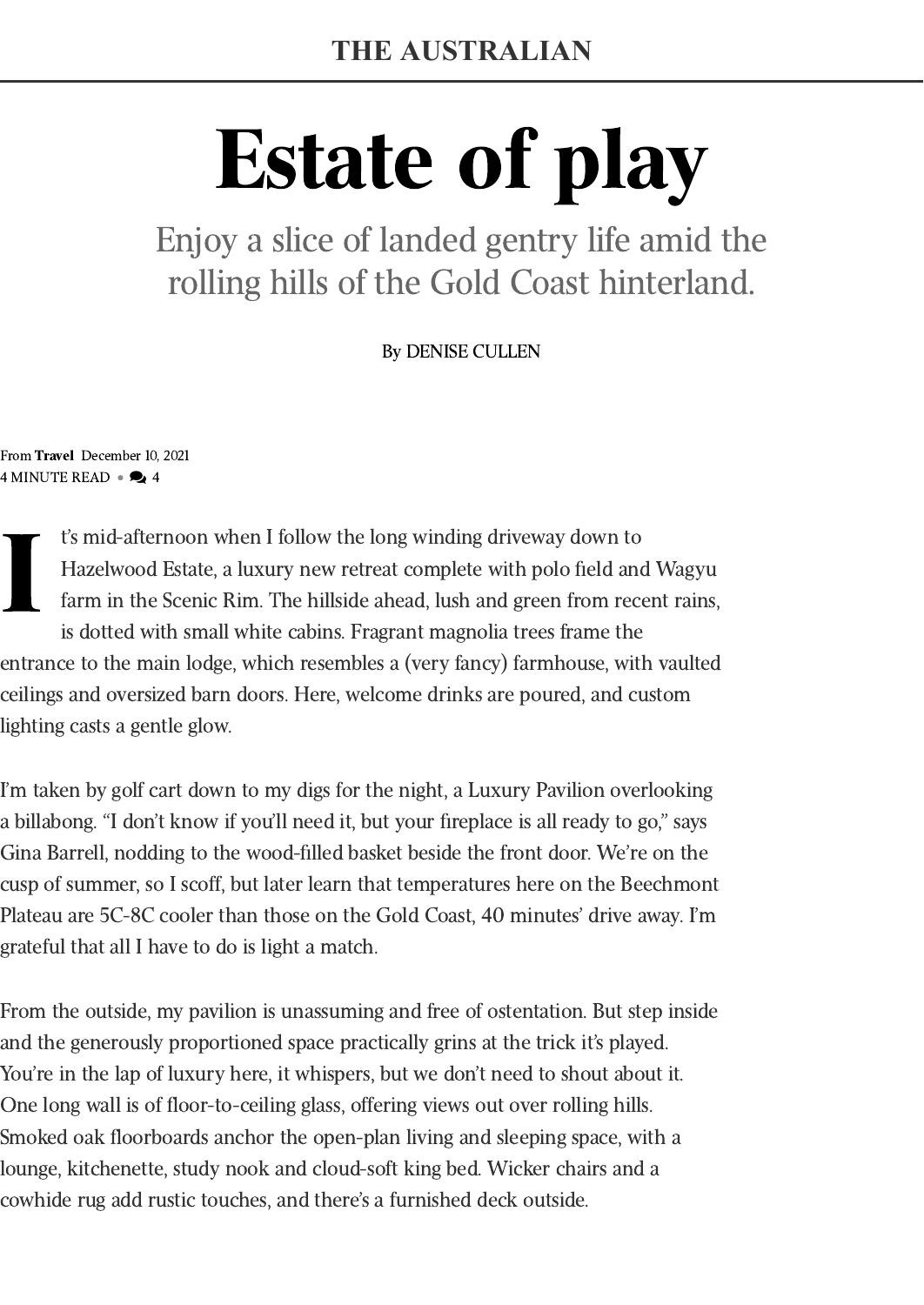Set on 30ha, Hazelwood Estate opened in September. It's so new it doesn't show up on Google Earth, with the 2016 capture revealing only the fertile pastures of the former dairy farm, stands of trees and a couple of spring-fed dams. Brisbane-based owners Andrew and Claire Northcott bought the property seven years ago, first building a private residence, guest house, stables, staff accommodation, access roads and a polo field, so Andrew, founder and chief executive of software firm Roubler, could pursue the sport of kings.

Three years later, their vision expanded to incorporate guest accommodation and facilities for those who share the couple's love of polo, or who are simply seeking a slice of landed gentry life. Hazelwood Estate is now comprised of 17 cabins, three pavilions, the main lodge called The Club House, a day spa and the Tack Room, a function space filled with photographs and other polo memorabilia. Members of the Hazelwood Polo Club spell horses, train and play social "chukkas" and tournaments during the May to September polo season. The spa is cosy, with two treatment rooms opening into a larger space for couples.

I drop my bags and return to the Club House, which contains in-house restaurant The Paddock, for a scheduled market garden tour. Chef-in-residence Cameron Matthews leads us down to the raised garden beds set in a semi-circle. They are full of herbs, salad leaves and vegetables, plus edible flowers such as nasturtiums. Matthews pulls up the tangled roots of some "kama sutra carrots", which reliably cause mirth in the kitchen, instructs us on how to make orange blossom water, and points out the dill that accompanies the spanner crab on the entree menu, but which guests often scrape to the side. "If you don't eat the greens, you don't get dessert," he warns.

This is Matthews' last tour, because he's passing the ladle on to new executive chef Simon Furley, formerly of hatted Homage restaurant, Spicers Hidden Vale. Furley will continue to showcase Scenic Rim produce in the 40-seater restaurant, supporting local farmers and suppliers, and will strengthen its sustainability credentials by minimising food waste through smoking, curing and fermentation. A composting system is also planned.

After the tour, there's time for a hot soak before dinner, so I head back to my room and fill the freestanding tub. The bathroom is a calming space rendered in cream and white, with an Italian-imported stone-look porcelain floor, and Australianmade botanically derived Salus body products. I'm lolling amid bubbles, looking out on a muted sunset and sipping a herbal cuppa by The Tea Collective, when a face